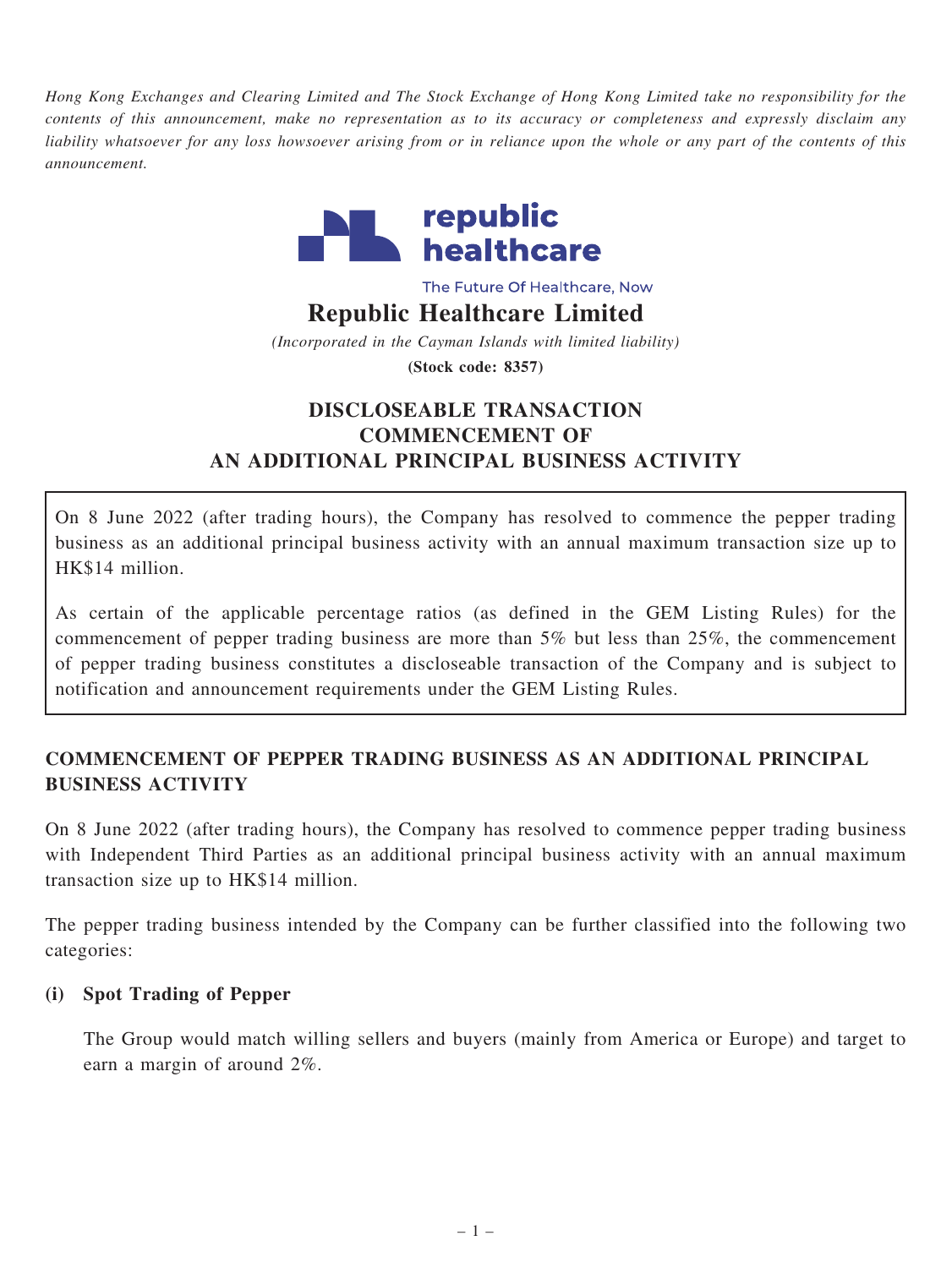#### (ii) Forward Trading of Pepper

The Group would place a forward contract through a Singaporean company, being Asia-Agro Pte Ltd, which is appointed by Haprosimex JSC, a leading producer and exporter of agricultural commodities from Vietnam as their representative.

The Group's initial plan is to commit to a purchase of 200 tons of black pepper (specification being ''black pepper Vietnam 550gl spiral clean'') for an amount of around HK\$8 million. Given that the Group is new in this trade, the arrangement would require the Group to place a deposit of 40% of the transaction sum in advance to the trader with the balance of 60% to be payable upon receipt of the goods.

The Group would hold the pepper depending on the price of pepper and its moving trend, which shall not be more than 4 months before selling. The term of the contract would be cash against document, where the Group will hold on to the original bill of lading and release to the relevant buyer upon receipt of payment.

The Group intends to allocate a sum of around HK\$8 million as working capital for the pepper trading business and the maximum transaction size is up to HK\$14 million.

# REASONS AND BENEFITS OF THE COMMENCEMENT OF AN ADDITIONAL PRINCIPAL BUSINESS ACTIVITY

The Company is an investment holding company and the Group is principally engaged in the operating of medical clinics business in Singapore and provision of management advisory services.

As disclosed in the annual report of the Company for the year ended 31 December 2021, the business of the Group was significantly affected by the Covid-19 pandemic starting from 2020, where its aesthetic services, a key revenue contributor, was closed for 2 months or so during the circuit breaker imposed by Singapore government from April 2020 to May 2020. To add to the above situation, countries around the world including Singapore imposed travel restrictions which affected most businesses. This resulted in a lower revenue seen in some of our clinics located near to areas that are slightly more dependent on tourists.

The situation was still critical in 2021. For the year ended 31 December 2021, the Group recorded a loss of approximately S\$1.0 million, which is a combined result of (i) the prolong impact of Covid-19 pandemic and its related variants (delta, delta+ and Omicron); (ii) the growing number of online consult platforms offering similar services to its clinics and operated by non-healthcare companies supported by founders who have proven digital marketing credentials; (iii) a declining population census in Singapore; (iv) a lack of social activities due to movement controls/restrictions; and (v) higher attrition rate from doctors, a key revenue driver to the business (a phenomenal akin to the ''Great Resignation'' seen in USA early 2021).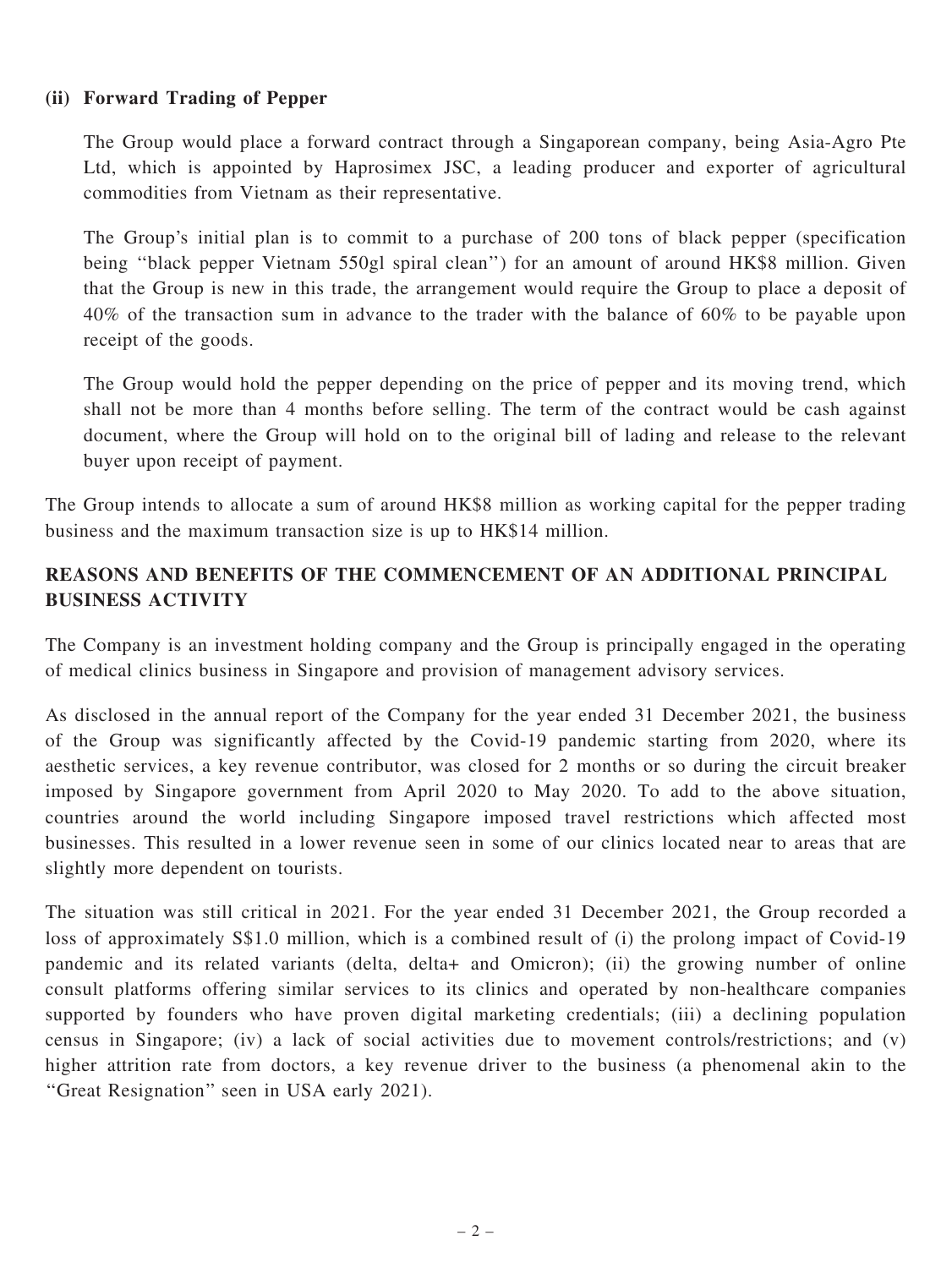In order to broaden the revenue streams and generate better shareholders' return, the Board has resolved that the Company shall commence the pepper trading business, which the Company expects this business, upon commencement, would bring greater contribution to the Group's operating revenue and profitability, which is conducive to the continuous improvement of the Group's earnings position. The Directors consider that the terms of the business commencement are on normal commercial terms, fair and reasonable, and in the interest of the Company's shareholders as a whole.

### GEM LISTING RULES IMPLICATIONS

As certain of the applicable percentage ratios (as defined in the GEM Listing Rules) for the proposed commencement of the pepper trading are more than 5% but less than 25%, the commencement of pepper trading constitutes a discloseable transaction of the Company and is subject to notification and announcement requirements under the GEM Listing Rules.

#### **DEFINITIONS**

In this announcement, the following expressions shall, unless the context requires otherwise, have the following meanings:

| "associate(s)"                    | has the meaning ascribed to it under the GEM Listing Rules                                                                                                                                                                                                                                                              |
|-----------------------------------|-------------------------------------------------------------------------------------------------------------------------------------------------------------------------------------------------------------------------------------------------------------------------------------------------------------------------|
| "Board"                           | the board of Directors                                                                                                                                                                                                                                                                                                  |
| "Company"                         | Republic Healthcare Limited, a company incorporated in the Cayman<br>Islands with limited liability, the shares of which are listed on GEM<br>$(\text{stock code: } 8357)$                                                                                                                                              |
| "connected person(s)"             | has the meaning as ascribed thereto under the GEM Listing Rules                                                                                                                                                                                                                                                         |
| "Director(s)"                     | the director(s) of the Company                                                                                                                                                                                                                                                                                          |
| "GEM"                             | GEM operated by of the Stock Exchange                                                                                                                                                                                                                                                                                   |
| "GEM Listing Rules"               | the Rules Governing the Listing of Securities on GEM                                                                                                                                                                                                                                                                    |
| "Group"                           | the Company and its subsidiaries                                                                                                                                                                                                                                                                                        |
| "HK\$"                            | Hong Kong dollar(s), the lawful currency of Hong Kong                                                                                                                                                                                                                                                                   |
| "Hong Kong"                       | the Hong Kong Special Administrative Region of the PRC                                                                                                                                                                                                                                                                  |
| "Independent Third<br>Party(ies)" | independent third party(ies) who is/are not connected person(s) of the<br>Company and is/are independent of and not connected with the<br>Company and Directors, chief executives, controlling shareholders and<br>substantial shareholders of the Company or any of its subsidiaries or<br>their respective associates |